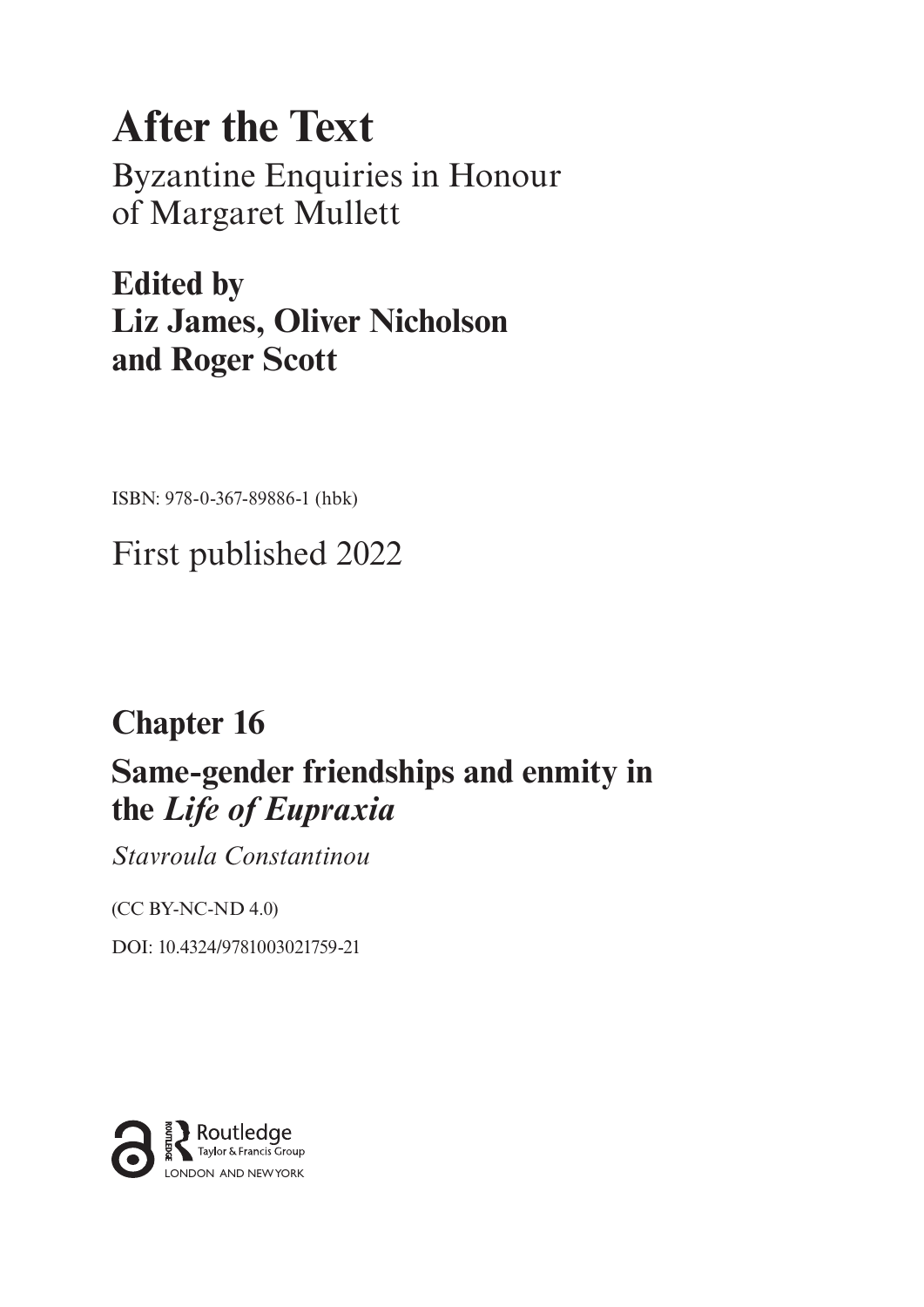### <span id="page-1-0"></span>**16 Same-gender friendships and enmity in the** *Life of Eupraxia[\\*](#page-13-0)*

*Stavroula Constantinou*

In his influential ascetic works, Basil of Caesarea (c. 329–79) disapproves the formation of personal friendships within monastic contexts because they both threaten monastic harmony and violate Christ's commandment according to which love should be equally addressed to all human beings.<sup>1</sup> Basil's authoritative line is largely adopted by later Byzantine monasticism,<sup>[2](#page-13-0)</sup> as attested by a number of monastic foundation documents in which personal friendships between monks or nuns are condemned.<sup>3</sup> Despite such condemnations, however, a considerable number of hagiographical texts celebrate monumental friendships between the holy protagonist and a fellow-ascetic[,4](#page-14-0) which often dominate the texts' narrative plots.<sup>5</sup> Of course, this is a further indication of Byzantine hagiographical literature's frequent inclusion of profane rather than religious values.<sup>6</sup> This very fact should be associated with the authors' intentions and their audiences' tastes and interests. Functioning as the 'television of the Middle Ages',<sup>7</sup> hagiography was unavoidably deeply entertaining, a characteristic that was mainly achieved through its profane elements and narrative techniques.

As for friendship narratives in female hagiography,<sup>8</sup> a case in point is the Life of *Eupraxia* (hereafter *LE*; *BHG* 631), an anonymous text of a male author relating a story set towards the end of the 4th and at the beginning of the 5th century that was probably written at some point in the 5th century[.9](#page-14-0) According to her *Life*, Eupraxia was born under the reign of Theodosios I (379–95), the last emperor who ruled both the Eastern and Western parts of the Roman Empire. Eupraxia is the only child of a noble woman with the same name and a senator called Antigonos, a kinsman and very close friend of the emperor Theodosios. Before reaching the very young age of five, Eupraxia becomes an orphan after the sudden death of her father.

Full of sorrow for the unexpected loss of his beloved relative and friend, Theodosios takes Antigonos' widow and daughter under his personal protection. His second move is to secure the little girl's future by betrothing her to the son of a rich senator. Sometime later, another member of the senate asks the widow, through the intercession of the empress, to marry him. Eupraxia, who has renounced sexual life before her husband's death, rejects the proposal. Upon hearing about these marriage arrangements, the emperor shows his dissatisfaction and reproaches the empress.

In an attempt to extricate the royal couple from any further arguments because of her, the widow Eupraxia moves with her synonymous daughter to Egypt. They settle down in the Thebaid where they engage in philanthropic activities. They also become frequent visitors to a nunnery with an extremely strict monastic *régime* that is located in a nearby town. The girl is so impressed by the convent life that she decides to become a nun. Accepting this decision, the mother leaves her daughter in the hands of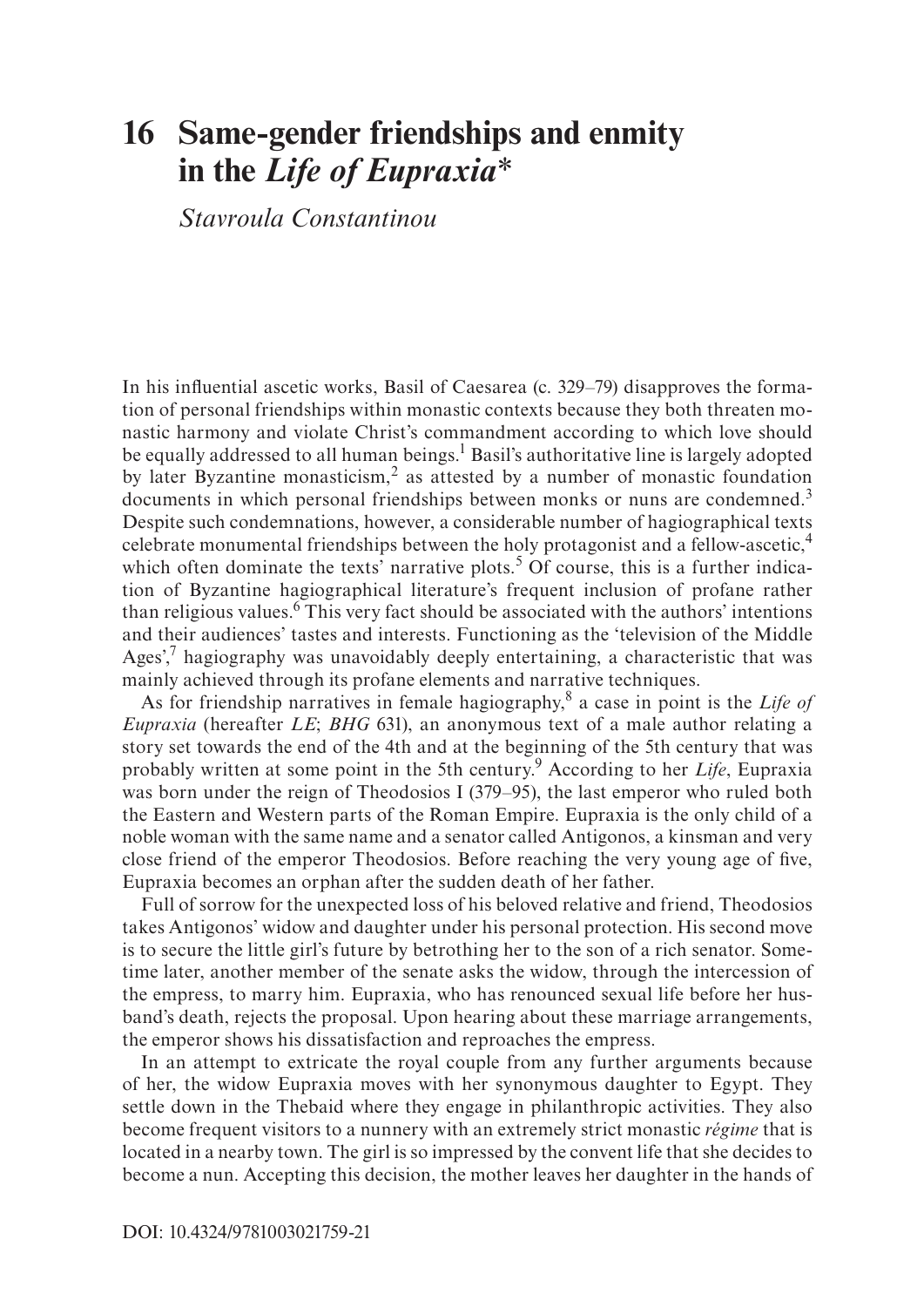<span id="page-2-0"></span>the abbess Theodoule, and returns to her charitable work. Sometime later the widow dies, and she is buried in the nunnery's enclosure.

In the meantime and while in the convent, the young Eupraxia develops a very close friendship with her tutor and fellow nun, Ioulia, who is always with her offering support, especially when Eupraxia is tempted by the Devil. Assisted by both her friend and the abbess, Eupraxia gradually becomes an exemplary nun: she does the nunnery's heaviest work, she serves the sisters with zeal, she defeats temptation, and she acquires virtues, such as obedience, patience, humility, kindness and love. Eupraxia's conduct provokes admiration and envy, love and hatred. The abbess and all the sisters, apart from one nun, love Eupraxia and admire her greatly. Driven by her jealousy, this nun, who has the uncommon name Germana, becomes, along with the Devil, Eupraxia's constant enemy.

First, Germana maintains that the heroine only works hard because she wants to become Theodoule's successor, and then she tries to belittle Eupraxia's piety and ascetic life. Eventually, Eupraxia achieves such high levels of spirituality that she is granted the gift of miracle working which, while arousing admiration from the convent's other members, is questioned by the envious Germana. When Eupraxia's death is approaching, the abbess has a vision in which she is informed that in ten days the heroine will be received in Paradise. This information greatly saddens Theodoule who does not want to lose her favourite nun. The most intense sorrow, nevertheless, is experienced by Eupraxia's closest friend, Ioulia, who cannot accept her sudden loss. She stays on Eupraxia's tomb until she finally meets her own death. Ioulia is buried next to her eternal friend. A month later, the abbess dies too. She follows the two friends to Heaven, and she is buried with them. The three women's grave becomes a locus of signs and miracles.

Eupraxia's *Life* was popular among monks, both in the Byzantine and post-Byzantine periods. For example, the monk John Zonaras wrote in the 12th century a reworking of the ancient *Life* [*BHG* 631m] discussed here,<sup>10</sup> and Ignatios, a 17th-century monk of the Dionysiou monastery on Mount Athos, translated the 5th-century text into the *koine* of the time in order to make it accessible to wider monastic audiences.<sup>11</sup> The *LE*, which, despite its recognition in Byzantium, has not received much scholarly attention[,12](#page-14-0) is examined here in its own right from a literary perspective, and not in relation to other monastic texts concerned with female friendship[.13](#page-14-0) The reason for this is threefold.

First, while in other hagiographical works recording female friendships the protagonist's relationship with God is presented as the supreme friendship, Eupraxia's *Life*, as the following analysis will further show, establishes a world of (female) friendship that is prioritized. Eupraxia's friendship with Ioulia lies at its very centre while the heroine's relationship with Christ, her spiritual spouse, as she sees him (*LE*, Ch.II.10), acquires a somewhat less importance.

Second, as will also be demonstrated, the *Life* examined here, in contrast to other Lives celebrating female friendships, includes a male non-monastic relationship – that between Antigonos and Theodosios – which anticipates the one between Eupraxia and Ioulia. Furthermore, Eupraxia's *Life* contains some additional female friendships, which take up less narrative space and thus appear to be less significant. These are, for example, the relationship between the mother Eupraxia and the empress and the relationship between the abbess and the protagonist. Despite their lesser importance in the narrative – as compared to the text's two predominant friendships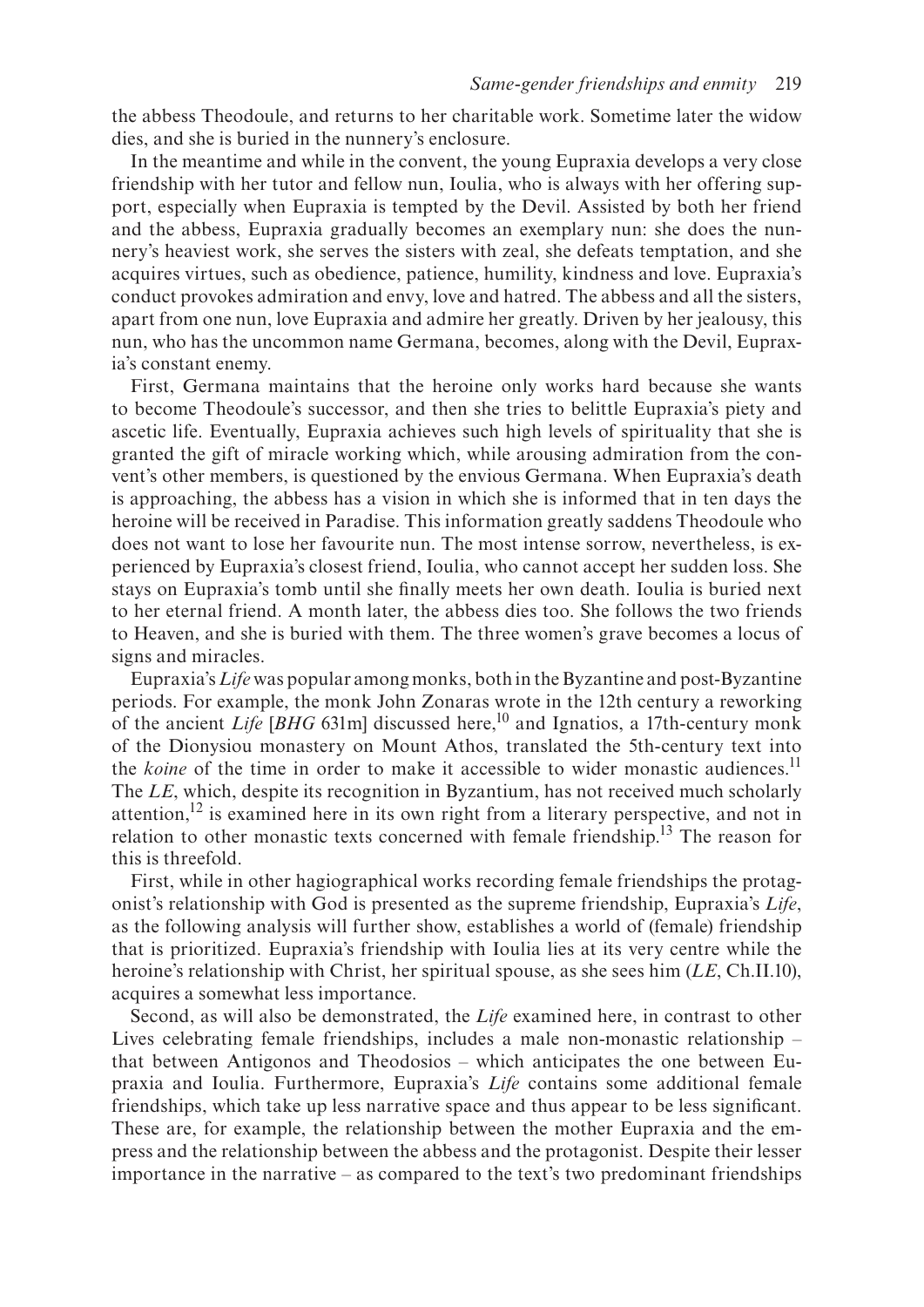<span id="page-3-0"></span>(Antigonos-Theodosios and Eupraxia-Ioulia) – these secondary relationships contribute to the establishment of friendship as the *LE's* principal theme.

Third, enmity is central in Eupraxia's *Life* whereas this is not the case with other hagiographical narratives with female friendships. Thus the *LE* is unique in that it is a narrative of both (female) friendship and enmity, in which friendship is to a large extent defined in opposition to enmity and vice-versa. The text teaches, as will be explored below, how to do the work of friendship, and how both to recognize and to deal with the work of enmity in order to achieve a self-fulfilment which might lead to holiness.

For reasons of space, the present chapter will focus only on the three key human relationships depicted in the *LE* (Antigonos-Theodosios, Eupraxia-Ioulia and Germana-Eupraxia) and their interconnections, with the intention of achieving a double aim: first, to bring to light an understudied, yet remarkable, hagiographical narrative and its workings; and second, to show how worldly relationships, such as friendship and enmity, acquire meaning in a religious text that has attracted the interest of Byzantine and post-Byzantine monks. For the chapter's purposes, I will use both Aristotle's theory of the perfect friendship as formulated in his *Nicomachean Ethics* (*NE*, books VIII and IX) and Jacques Derrida's work on the nature of friendship[.14](#page-14-0) Aristotle is useful here because the two monumental friendships celebrated in the *LE* share, as I will show, many of the characteristics of the perfect friendship as defined by the famous ancient Greek philosopher.

For Aristotle, ideal friendship exists between two wise (male) individuals who are interested in and love each other on the basis of virtue (*NE*, VIII.2, 3)[.15](#page-15-0) Being equal in integrity, real friends share the same thoughts and goals. Each friend treats the other as his own self, and he desires and does what is good and pleasant for the sake of his friend. Perfect friends spend a lot of time together in an attempt to act for each other's benefit. One friend motivates the other by sharing in the joint aspiration towards good judgement through which both friends as persons and their relationship are perfected (*NE*, IX.9, 10, 12).

Derrida's theory is to a great extent inspired by that of Aristotle.<sup>16</sup> What applies most here is his definition of friendship as the work of memory and mourning. According to Derrida, to befriend is to have the experience of mourning, since it is inevitable that one of the two friends must die first[.17](#page-15-0) Their friendship, therefore, has to be 'structured from the very beginning by the possibility that one of them would see the other die, and so, surviving, would be left to bury, to commemorate, and to mourn['.18](#page-15-0) As Derrida himself phrases it, friendship is another name for

that twilight space of what is called mourning: the mourning that follows death but also the mourning that is prepared and that we expect from the very beginning to follow upon the death of those we love. Love or friendship would be nothing other than the passion, the endurance, and the patience of this work.<sup>19</sup>

The mourning for the friend is simultaneously mourning for the self, since, as one of Derrida's models, Aristotle, has stressed, real friends have one mind and one soul in two bodies, and as such they identify with one another (*NE*, VIII.5, 6; IX.8). In Derrida's formulation, the dead friend is now 'at once too absent and too close: in me, inside me'.[20](#page-15-0) By grieving the beloved's death, a friend inevitably wonders what the lost one has been to him or her. He or she internalizes the deceased to such a high degree that the friend's loss is experienced as a loss to the self.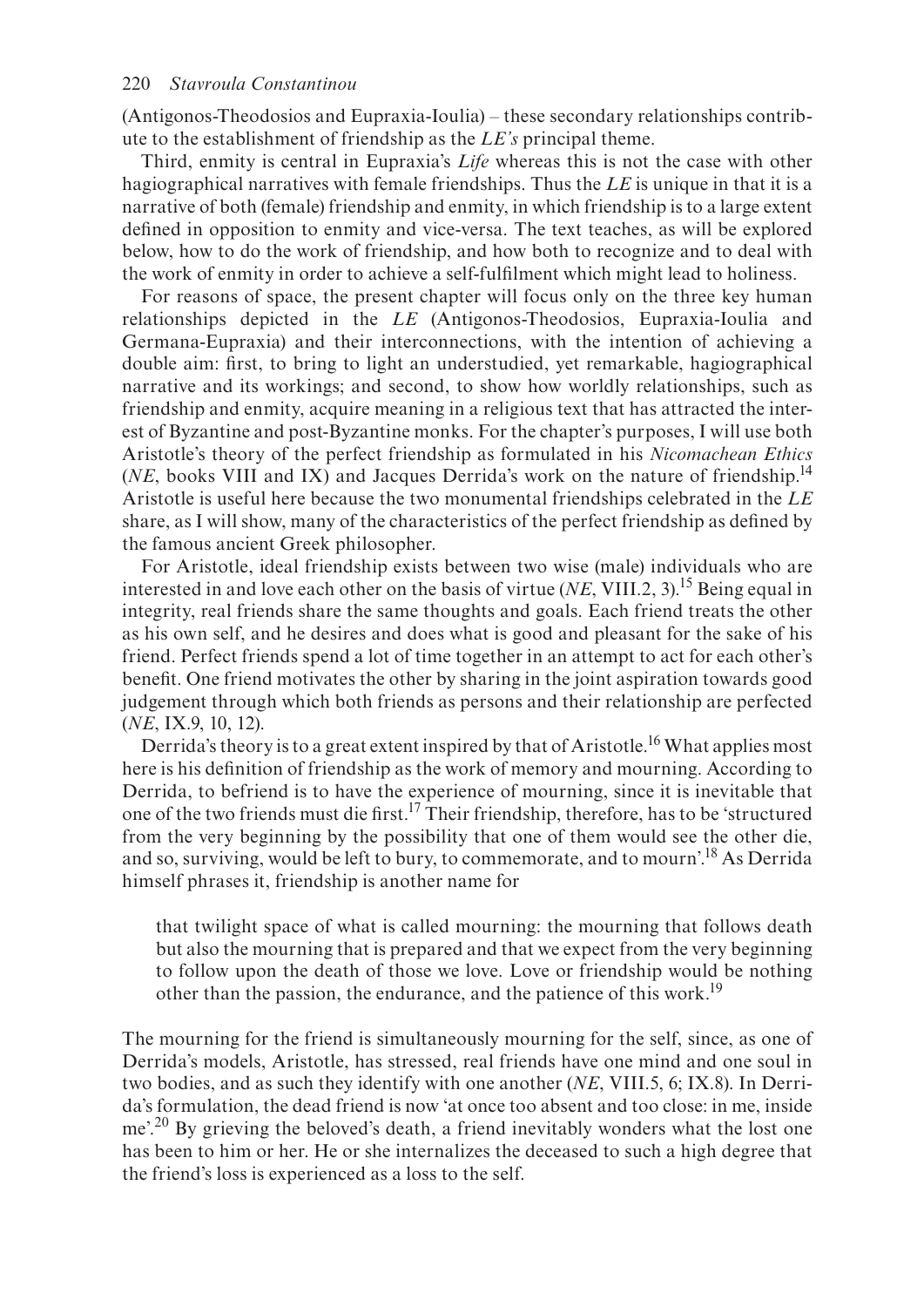<span id="page-4-0"></span>As the succeeding discussion will further demonstrate, the Derridean axiom that the essence of friendship lies in mourning and memory finds its full application in the *LE*, since in most of the text's friendships there is a friend who dies and a friend who is left behind to mourn and to remember. In fact, Derrida is relevant here for one more reason. As the philosopher *par excellence* of mourning,<sup>21</sup> Derrida comes extremely close to ancient Christian ascetic thought, in which mourning is an integral part of the ascetic's life. According to the prominent monastic author John Klimakos (7th century),<sup>22</sup> for instance, asceticism is a life of mourning (κατάνυξις, πένθος) through which the monk discovers himself and the divine.[23](#page-15-0) In Eupraxia's *Life*, as will be shown, the Derridean work of friendship is associated with the work of asceticism. In other words, mourning and the memory of death in the text examined here coincide with both friendship and asceticism. This common element shared between friendship and asceticism, in association with their other parallels discussed below, blurs the boundaries between religious and secular values. As a result, friendship appears less profane, and thus more acceptable in a monastic text.

Interestingly, sorrow is inherent in Germana's envious enmity too. Envy, 'the most difficult form of enmity' (Basil of Caesarea, *On Envy*, PG 31.376), is described by the Church Fathers as grief over a neighbour's or a relative's welfare, a definition that also goes back to Aristotle (*Rhetorica*, 1387.22–4).<sup>24</sup> The following examination of Germana's enmity will demonstrate that some of the ideas expressed in the Basilean homily *On Envy* – a text having a great impact on later Byzantine discourses referring to envy<sup>25</sup> – are also reflected in the *LE*. But before discussing the work of enmity in relation to that of friendship in Eupraxia's *Life*, the text's two most significant friendships, their meanings, interrelationships and subtexts should first be investigated.

#### **Love and friendship**

Lacking the standard prologue of a saint's *Life*, [26](#page-15-0) the *LE* opens with a laudatory presentation of the friendship shared between Antigonos and the emperor Theodosios. Apart from marking the beginning of the text, the two men's relationship dominates the first part of the narrative (*LE*, Ch.I). The fact that the anonymous hagiographer devotes the first part of the *Life* to an ideal friendship suggests an intention of alerting his audience at the outset to the significance of friendship for the narrative.

An important contemporary subtext of this first friendship seems to be Latinius Drepanius Pacatus' panegyric addressed to Theodosios, which was delivered (probably in a form more suited to oral delivery) before the emperor and the Senate at Rome in the summer of 389. In this remarkable text, Pacatus praises the emperor in a considerable part of his speech (§16–20) for his capacity for friendship, a capacity which is enumerated as one of his unique virtues.<sup>27</sup> As Pacatus writes:

Has any Emperor ever thought that the cultivation of friendship should be counted among the *imperial virtues*? […] By your deeds, and not merely by words, you have affirmed that the feelings of a prince ought to be all the more benevolent toward his subjects the greater his fortune is, for you act with equal *loyalty* and *generosity*, and as Emperor you extend to your friends what you had wished for them when a private citizen. But what prayers could obtain for them what most of them have received from you as Emperor? […] But with a novel kind of *benevolence* you distributed to your friends honors which were intended to be exclusive to them, so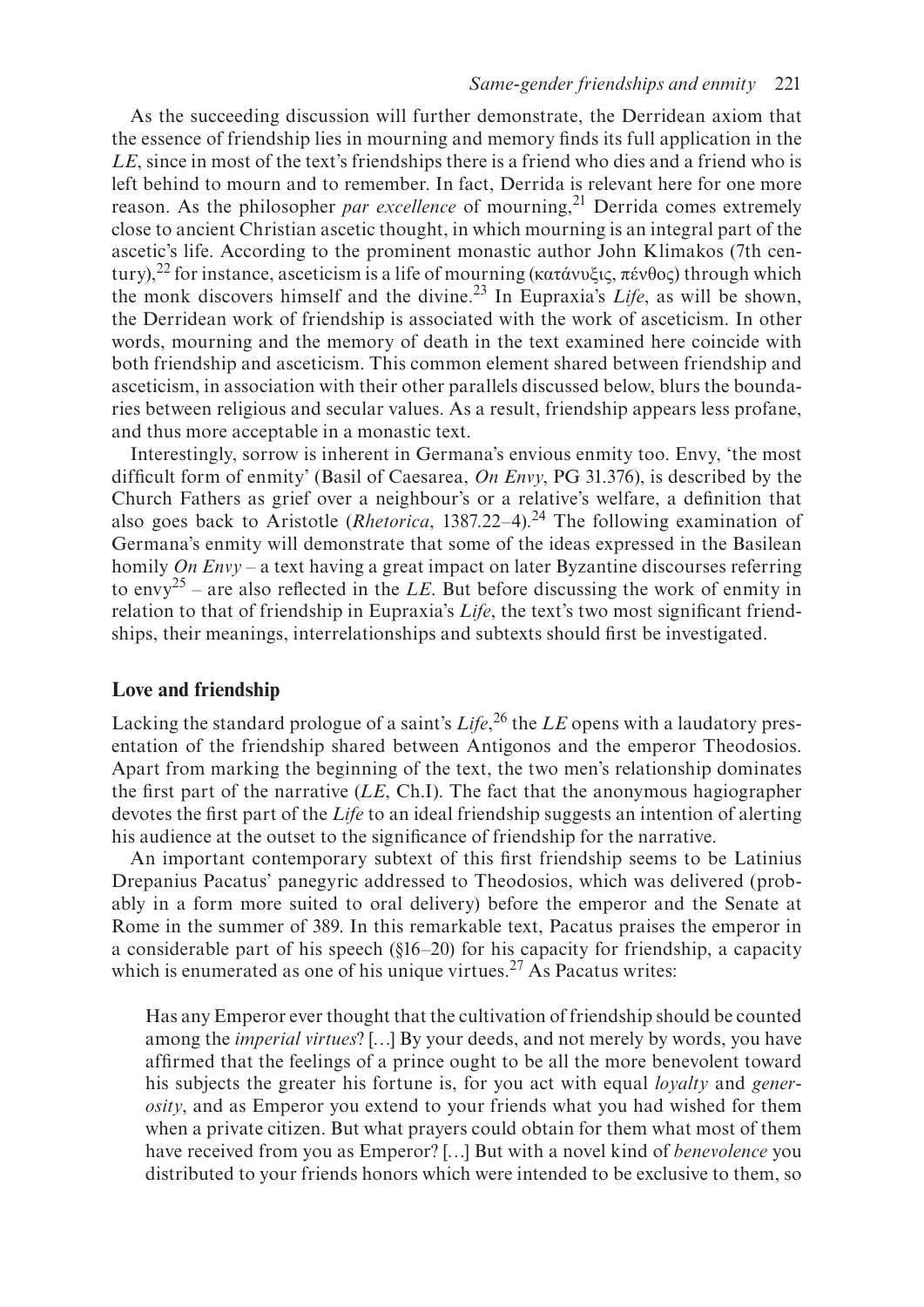<span id="page-5-0"></span>that no benefit might accrue to you from them unless it be the *pleasure of giving*. [...] You therefore have so treated your friends that you could not do more for your father. O what a singularly *clever scheme*, this *benefaction* of yours[!28](#page-15-0)

(Pacatus, *Panegyric* II [XII] §16; tr. Nixon and Rodgers, emphasis added)

Pacatus admires Theodosios for being the first Roman emperor to elevate friendship to the level of an imperial virtue: after ascending the throne, he remains the same loyal, generous, benevolent, and caring friend for the friends he had acquired as a private citizen. Unlike his predecessors, he finds more pleasure in giving to his friends than in the prestige, power, and wealth associated with his emperorship. In fact, his friends are as dear to him as is his own father to whom he owes life, and his devotion to them is much stronger than his care for his own self (see also Pacatus, *Panegyric* II [XII] §17). Thus Theodosios may be identified with the wise man who is capable of Aristotle's perfect friendship, while at the same time he follows the Christian practice according to which one should give without expecting anything in return (Lk. 6.35). All in all, Theodosios' treatment of his friends is for Pacatus the most powerful sign of his acuteness and vivacity, qualities which also distinguish him from previous emperors.

Pacatus' portrayal of Theodosios as an ideal friend in Aristotle's terms, one also equal to the exemplary friends of Greek mythology mentioned by Aristotle (Pirithous-Theseus, Pylades-Orestes and Damon-Phintias; Pacatus §17.1–5), accords with the portrayal of Theodosios by Eupraxia's hagiographer, who praises Theodosios for his memorable friendship with Antigonos. The two men's relationship is based on their spiritual equality and mutuality: they are wise and pious and the one works towards the benefit of the other, seeking the other's benefit and happiness rather than his own.

As a religious author, our hagiographer, however, differs from Pacatus in that he presents as the main source of the two men's friendship their common love for God. For the anonymous hagiographer, the emperor loves Antigonos mainly due to his godly love and piety. Like the emperor, Antigonos bestows generous alms on the destitute. Sometime after the birth of his daughter, Eupraxia, Antigonos becomes even more fervent in his God-pleasing activities: he increases his offers to the needy and renounces sexual life. In this way, he expresses his gratitude to God who has offered him a child. Theodosios and Antigonos thus share a perfect friendship not just because they are spiritually equal and the one desires the companionship and wisdom of the other, but also because they share a love for God which is expressed through piety and ascetic practices. Their relationship constitutes, therefore, an example of a Christianized version of Aristotle's ideal friendship. It does not differ much from the friendships between the saintly protagonists of Byzantine hagiography, such as that of Sergios and Bakchos, or that of Eupraxia and Ioulia which will be presented below.<sup>[29](#page-15-0)</sup>

The two men's relationship enters a new phase after the unexpected death of Antigonos when the devastated Theodosios is left behind to commemorate his friend. Theodosios' fidelity to and responsibility for Antigonos takes a threefold form. First, it is expressed in enormous mourning, through which the deceased remains alive in the living friend's memory. Before long, however, the emperor has to control his grief in order to be able to console his friend's family. Now the lost friend is commemorated by means of affection and support for his family. Finally, Theodosios remembers Antigonos by taking his place as husband and father: he becomes the protector of his dead friend's wife and the father of his daughter. Pacatus, as demonstrated earlier, eulogizes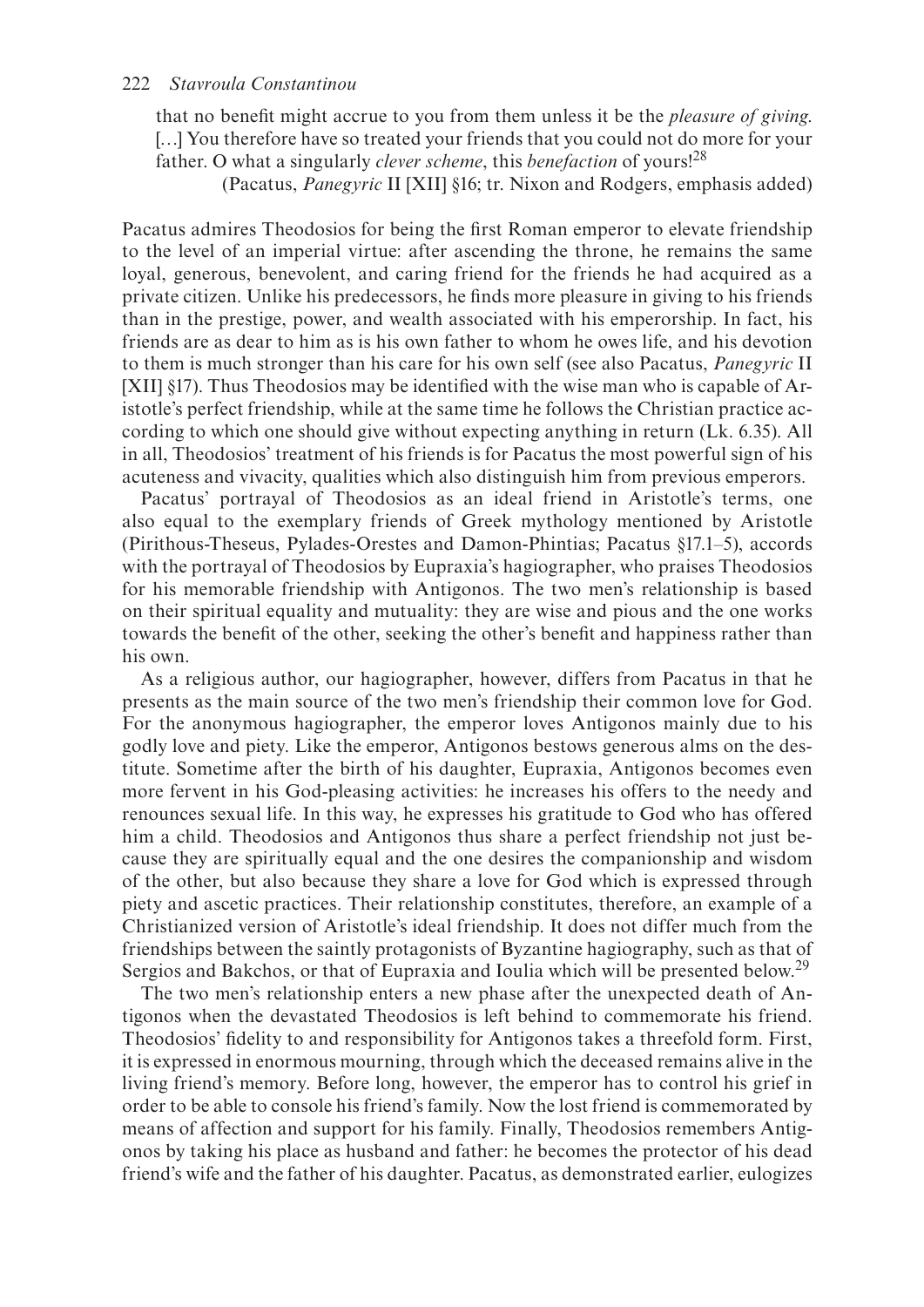Theodosios for not betraying his friends after becoming an emperor. The hagiographer of Eupraxia reveals another aspect of Theodosios' treatment of friendship. For the emperor, friendship does not just remain unchanged during life, but it also survives death through mourning and through various different acts of commemoration.

This genuine and pious friendship with which the *LE* starts, prefigures, as suggested before, the text's central friendship that binds together the protagonist Eupraxia and her fellow nun Ioulia. Like her father, Eupraxia develops a true and everlasting friendship, which also constitutes a lively paradigm of a Christianized version of the Aristotelian perfect friendship. This female friendship dominates not only the largest part of the text, but also the two women's shared monastic life, as well as their common afterlife.

This female friendship starts at the beginning of the protagonist's monastic life when Ioulia becomes Eupraxia's spiritual supervisor. Eupraxia's new life as a nun is thus marked by her relationship with Ioulia. In fact, Eupraxia's two new concurrent identities as nun and friend are inextricably interrelated, as the one is presupposed by the other. While Antigonos' friendship with the emperor is, for instance, instrumental in the latter's good governance (ἀεὶ ἀρεστὰ συμβουλεύων τῷ βασιλεῖ εὐσεβῶς διοικεῖν τῆς Ρωμαϊκῆς καταστάσεως τὰ πράγματα, *LE*, 1.1), Eupraxia's relationship with Ioulia proves essential for the latter's initiation in monastic life and her subsequent exemplary asceticism. Of course, it is not only Eupraxia or Theodosios who progress in virtues through friendship, but also the other friend; Ioulia shares eventually Eupraxia's holiness, while Antigonos' goodness is strengthened through his relationship with the pious emperor.

As is the case with Antigonos and Theodosios, the two nuns seek out the company of each other. In contrast to the two men, who have a number of worldly responsibilities that often separate them from each other, Eupraxia and Ioulia are almost always together. This becomes possible through the heroines' common monastic life and Ioulia's initial role as Eupraxia's instructor. The *Life* appears, therefore, to suggest that the locus of an ideal friendship is the monastery, which allows the continuous interaction of friends in Christ. Apart from Germana, the two women's friendship does not disturb the abbess and the other nuns. In fact, the two heroines' companionship appears as natural and self-evident. There is no attempt on the hagiographer's part to explain or justify the fact that two nuns of Theodoule's convent, which is famous for its severe rules, enjoy such a strong friendship that separates them from the rest of the monastic community.

Eupraxia and Ioulia are depicted chatting about various aspects of monastic life, such as fasting, the Devil's attacks and the ascetic life of the abbess when she was a young nun. They also share their anxieties and fears. Despite the fact that it is the convent's rule to confess one's temptations to the abbess, it is to her friend that Eupraxia turns when she has her first temptations. Then Ioulia advises Eupraxia what is better for her: always to confess her temptations to the abbess, as it is she who gives the best instructions concerning one's defence against the assaults of the Devil. As well as listening to, advising and improving each other, the two nuns help one another in performing daily tasks, such as cleaning, baking bread and cooking.

The feeling that dominates both friendships is, as implied earlier, fervent love which is both human and divine. Antigonos and Theodosios, as well as Eupraxia and Ioulia love each other, while at the same time they love and worship God together. Their love for and friendship with one another is the result of their love for God and vice versa.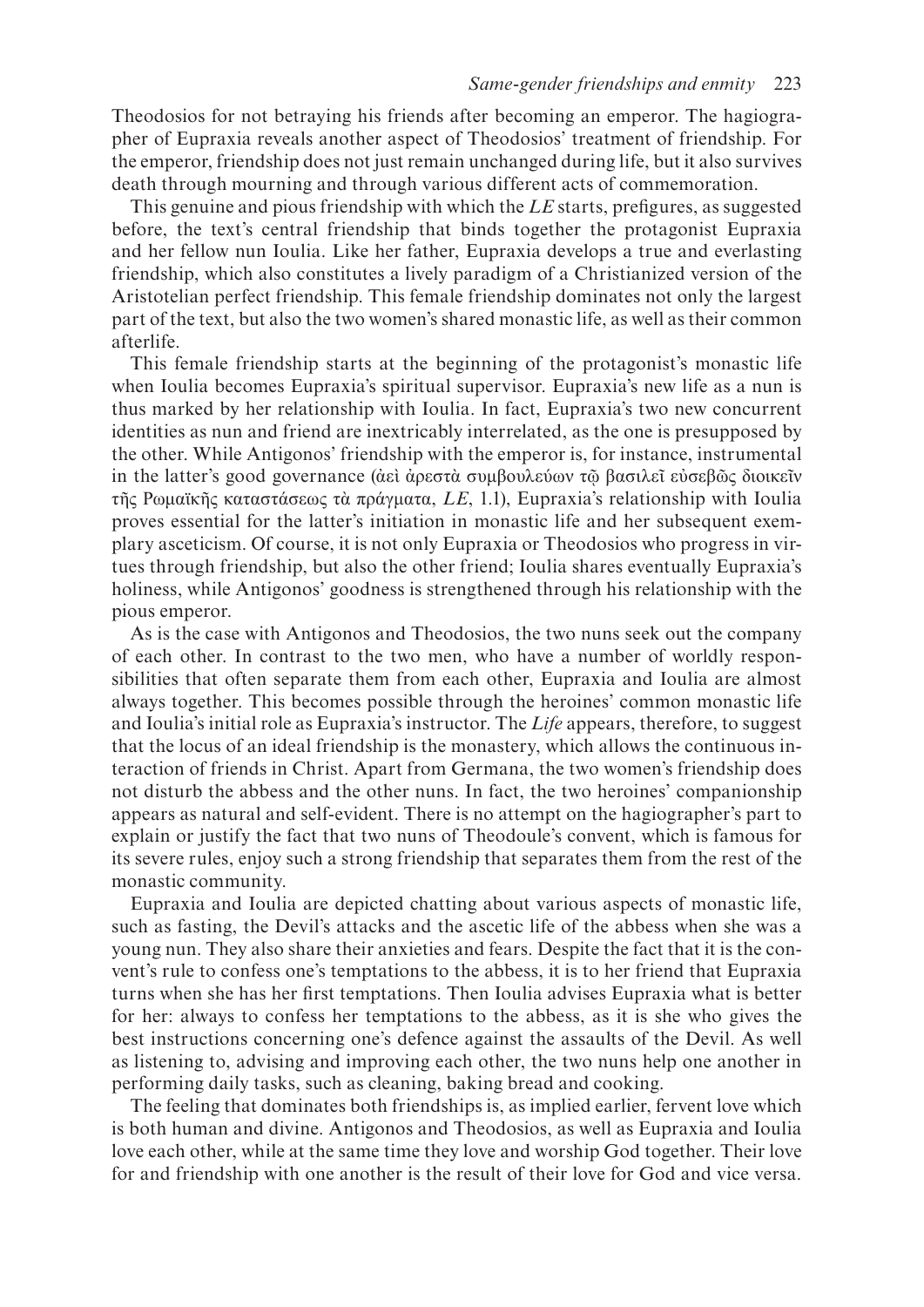<span id="page-7-0"></span>Love is in fact a central emotion in the *LE*. The verb άγαπᾶν (to love) and its synonym φιλεῖν, for instance, are frequently repeated in the text. Words meaning love are often used by the hagiographer to describe not only the dominant emotion of the text's two key friendships, but also the affection involved in other human and spiritual relationships depicted in the text, affections such as biological and monastic kinship, as well as the relationship that most characters have with God. For example, the feeling that the empress and the emperor share for their relative Eupraxia, Antigonos' widow, is love. Being bound up with spiritual kinship, the nuns of Theodoule's nunnery with the exception of Germana who is overcome by envy and hatred, love both each other and also Christ, their common bridegroom.

Like the friendship of Antigonos and Theodosios, that between Eupraxia and Ioulia is destined to become the work of mourning. Just as the pious father is early summoned by his divine friend, leaving his distressed worldly friend behind, the even holier daughter is taken much earlier by her divine bridegroom, abandoning, yet for a very short while, Ioulia. Whereas Theodosios' mourning takes place upon Antigonos' death, that of Ioulia starts while Eupraxia is still alive. Theodosios' lamentation thus cannot be heard by Antigonos who now dwells within the emperor as an absent alterity, as Derrida would have it. Ioulias' mourning, on the other hand, is enacted before Eupraxia who has the possibility to answer her friend's lamentation with her own. Theodosios' previous weeping at the absence of his friend is transformed here into a shared mourning between the two friends:

Having heard this [Eupraxia's upcoming death], Ioulia starts beating both her breast and face in tears. […] Seeing her in such a state, Eupraxia says: 'I implore you in the name of the son of God, sister, make known to me what you have heard and for what reason you are crying'. Ioulia says: 'My lady, I am lamenting because *today we are separating from each other*. As I have heard tomorrow you will die'. Upon hearing these words, Eupraxia becomes completely overwhelmed and falls down in a faint. Ioulia stands by her in tears.<sup>30</sup>

(*LE*, Ch.IV.34; emphasis added)

The extremely sad news concerning Eupraxia's imminent loss makes Ioulia think about death before death and about life without her 'other self' (ἔστι γὰρ ὁ φίλος ἄλλος αὐτός, *NE*, IX.4.31–2). Her subsequent bodily reaction shows that she experiences the loss of the friend as the loss of the self. Ioulias' lamentation and gestures of distress cancel language for a while. As Derrida wrote in the wake of Paul de Man's death, 'speaking is impossible, but so too would be silence or absence or a refusal to share one's sadness'[.31](#page-15-0) Consequently, even if Eupraxia's approaching death seems inconceivable and beyond words, Ioulia is called upon to break her verbal silence and share her sadness with her friend. In so doing, she violates the abbess' strict command that Eupraxia should not be informed about the prophecy of her death. Obviously, the law of friendship necessitating the sharing of the friends' experiences proves much stronger than the command of the abbess.

Ioulia's first words express very graphically the true friend's anxiety: she finds herself in a state of immense sorrow because Eupraxia's death will separate them from each other. Eupraxia's reaction to these words is even stronger, as she loses consciousness and falls to the ground. Ioulia in turn finds herself in such shock that she does not respond to Eupraxia's fainting, but stays immobile next to her. Of course, Ioulia's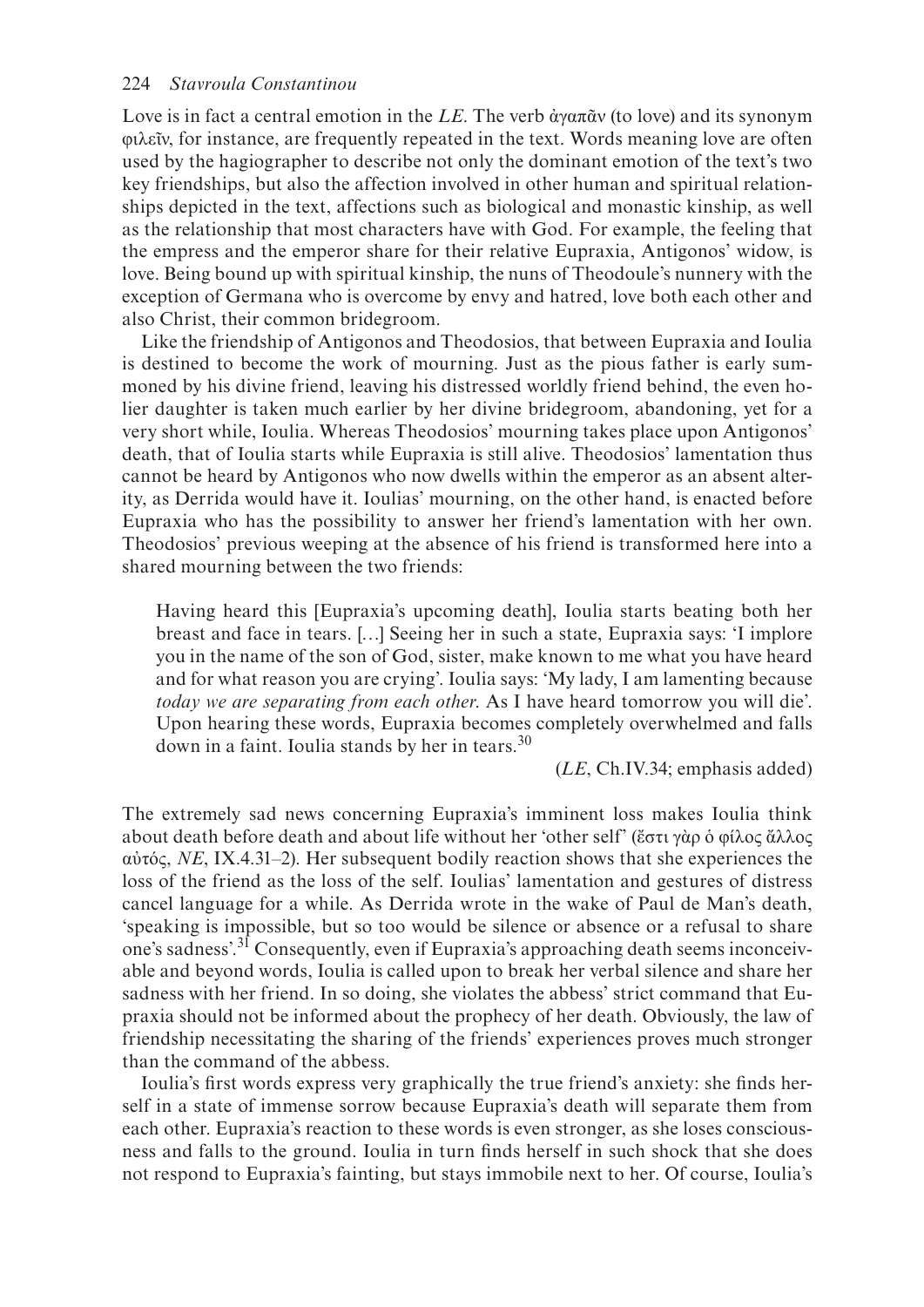<span id="page-8-0"></span>lack of reaction is the strongest evidence of her loss of self. Until now, she has always undertaken actions towards assisting, protecting and benefiting her friend, yet now she is incapable of looking after Eupraxia, just as she is unable to exercise self-control.

It is, in fact, at this very moment of both friends' complete loss of themselves prior to the event of death that the act of friendship reaches, according to Derrida, the very extreme of its possibility:

The anguished apprehension of mourning (*without which the act of friendship would not spring forth in its very energy*) insinuates itself *a priori* and anticipates itself; it haunts and plunges the friend, before mourning, into mourning. This apprehension weeps before the lamentation, it weeps death before death, and this is the very *respiration of friendship*, the *extreme of its possibility*. Hence surviving is at once the essence, the origin and the possibility, the condition of possibility of friendship; it is *the grieved act of loving*. *This time of surviving thus gives the time of friendship*. [32](#page-15-0)

(Emphasis added)

In other words, the above-quoted scene of the two heroines' loss of self brings about the complexities of friendship as understood by Derrida for whom its possibility lies in the mourning of the friend's loss even before this loss takes place. From now on and until Eupraxia's death, the two women will experience their friendship in its very essence: as a mournful, yet short-lived, relationship that is bound to a mournful asceticism. Since the time that the two friends have at their disposal is extremely brief – according to the abbess' prophetic vision Eupraxia will die the next day – , they undertake immediate actions.

Recovering soon her senses, Eupraxia turns again to Ioulia to ask for her assistance. Her rashness is reflected in her paratactic and almost breathless speech: 'Give me your hand, sister, and help me stand up; take me to the storage room with the wood and leave me there; and take the breads from the oven and put them inside the nunnery' (*LE*, Ch.IV.34). Eupraxia needs first Ioulia's help to stand to her feet and be able to move to a more private space, and second, to finish her assigned task of preparing bread for the monastic community. Without saying a word, Ioulia fulfils immediately Eupraxia's wishes. Upon being left alone, Eupraxia falls again to the ground to mourn now for the end of her short, and consequently, insufficient ascetic life. She addresses her spiritual spouse as follows:

Why, my lord, did you despise me, your servant, the foreigner and orphan? For what reason have you forgotten me? It is only now that the time has come for me to fight against the Devil and save my soul. Have mercy on me, my Lord Jesus Christ, and let me live for another year so that I might lament over my sins. I have not been able to repent yet. I am naked of every virtue, and I have not performed any work leading to salvation. [Do grant me this year], because it will not be possible for me to confess my sins in the otherworld. There is no way to repent in the tomb. Mourning has no power after death.

(*LE*, Ch.IV.34)

In the light of death, therefore, it is not only friendship that 'springs forth in its very energy', but also asceticism, which reaches its possibility too. Mourning and the memory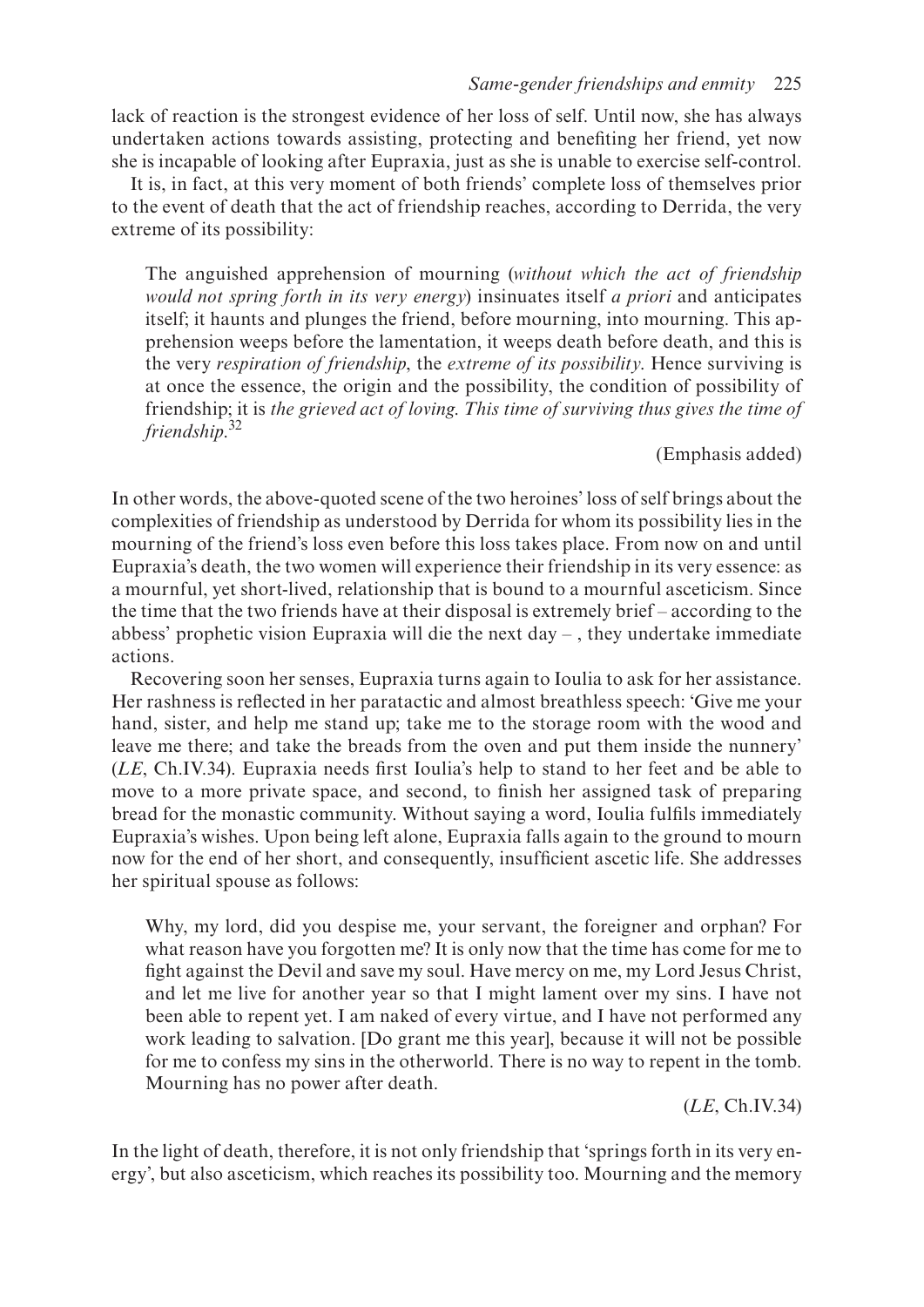<span id="page-9-0"></span>of death are thus as essential to asceticism as they are to friendship. Upon hearing about her forthcoming death, the heroine realizes for the first time the quality of both friendship and ascetic life. For the interruption of the first, she laments together with Ioulia, while for that of the second she mourns alone, voicing early and contemporary ascetic ideas concerning mourning that are later adopted by Klimakos. We read, for instance, in the Alphabetical Collection of the *Apophthegmata Patrum* (*AP;* 5th century):

It was said of him [Arsenius] that he had a hollow in his chest channelled out by the tears which fell from his eyes all his life while he sat at his manual work. When Abba Poemen learned that he was dead, he said weeping, 'Truly you are blessed, Abba Arsenius, for you wept for yourself in this world! He who does not weep for himself here below will weep eternally hereafter; so it is impossible not to weep, either voluntarily or when compelled through suffering'.

(*AP*, Arsenius: §41)

A brother asked Abba Poemen, 'What shall I do with my sins?' The old man said to him, 'Weep within yourself. For deliverance from sins and procurement of virtues both derive from mourning'.<sup>33</sup>

(*AP*, Poemen; §208)

According to Eupraxia, Arsenius and Poemen, the nun's or monk's work is mourning. Without mourning ascetic life loses its very meaning, as it is through weeping that the ascetic receives deliverance from sins and acquires the virtues defining asceticism. In order for mourning to be effective, however, it has to be continuous and to take place with the awareness of death. That is why Eupraxia asks God to let her live for another year so that she might be able to do what Arsenius has been doing all his life: to weep incessantly.

The heroine's mourning, which starts with the announcement of her death, does not cease until she is overcome by a terminal fever paralyzing her body. During Eupraxia's final illness, Ioulia does not leave her side. Full of sorrow, she stays awake next to her dying friend, forgetting her own tiredness and hunger. At some point, she implores Eupraxia saying:

Sister, my lady, do not *forget* me. *Remember* that we have been inseparable on earth. Beseech the Lord to take me with you. *Remember* that I have been the one who introduced you into the good contests. Pray to the Lord so that I may soon go up to heaven to be with you.

(*LE*, VI.35; emphasis added)

Ioulia's words open up a new possibility for the two women's expiring earthly friendship, which has not been available in the case of Antigonos and Theodosios. The knowledge acquired through the abbess concerning Eupraxia's place in Christ's heavenly palace allows Ioulia to ask her dying friend in a rather imperative manner not to *forget* her in her new superior life. Ioulia evokes here friendship as memory, union, reciprocity, loyalty and responsibility.

She first reminds Eupraxia of their previous common life: they have been always together. She then goes on to remind the heroine of what she has been to her: Ioulia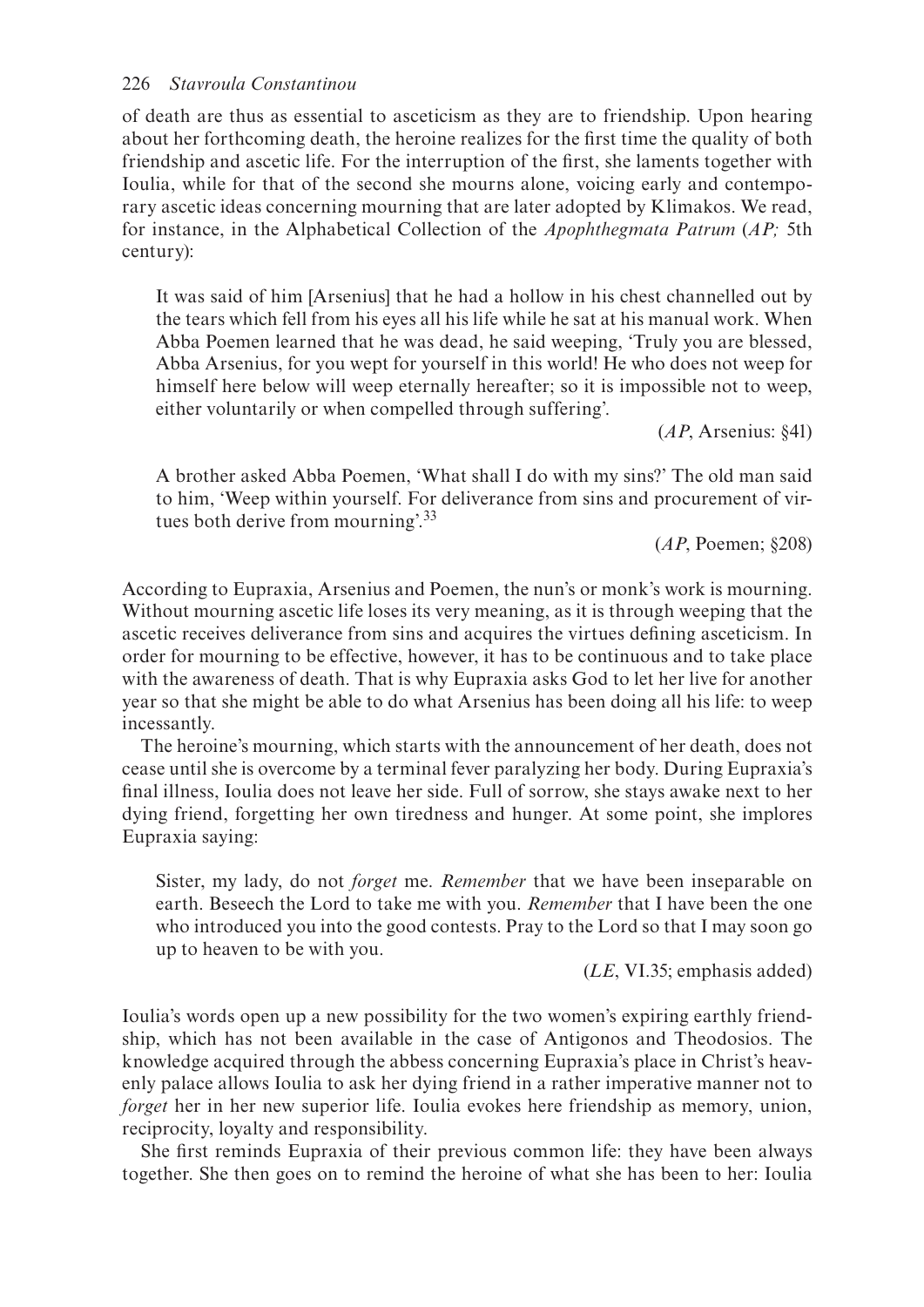has initiated Eupraxia into the ascetic feats through which the heroine is now deemed worthy of the crown of holiness. The first memory places Eupraxia under the responsibility of not abandoning her friend now that she will start a new and better life in heaven. Eupraxia's special status as a saint enables her to intercede with Christ in favour of the friendship she shares with Ioulia, which can be transferred to paradise provided that Ioulia dies soon thereafter. The second memory recalls Eupraxia's obligation of reciprocity and loyalty. By sharing her holiness with Ioulia, Eupraxia will pay off her debt to her. In so doing, Eupraxia will remain faithful to her friendship, which has been based on mutual love and understanding, as well as on acting towards the friend's improvement and benefit.

Ioulia's pleas are answered soon after Eupraxia's death, but not before Ioulia performs the designated three days of weeping, which she spends alone over Eupraxia's tomb, showing once more her strong attachment to her friend. On the fourth day after Eupraxia's death, God summons Ioulia to heaven through Eupraxia's intercession, and consequently, the friend's sorrow is transformed into joy. Ioulia dies on the following day and her body is buried next to that of Eupraxia. By inhabiting the same tomb, the two friends become inseparable in death too. In fact, their friendship is more permanent than that, since it extends not only life and death, but it also reaches the afterlife. As the abbess announces to the monastic community a month later, and just before her own death through which she is reunited with the two heroines,

The Lord has summoned me. Lady Eupraxia has pleaded on my behalf […] so that I might become worthy of the heavenly bridegroom. Similarly, Ioulia has through Eupraxia […] entered that palace, which has not been made by hands, [and they] dwell together with the unimaginable chorus [of saints]. Thus I too rush to be with them.

(*LE*, Ch.IV.37)

Whereas Ioulia achieves holiness due to her exemplary character as a friend, Eupraxia is deemed worthy of sanctification due to her exemplary character as a nun. Of course, Eupraxia owes her monastic perfection chiefly to her friendship with Ioulia, which among other things provides her with the love and support she needs to defend herself against temptation, adversity and envy. In Eupraxia's case, friendship and enmity appear as the two opposing sides of the same coin. Despite their secular and opposing character, these two relationships appear to nurture the protagonist's holiness. Enmity's contribution to this process is analysed below.

#### **Envy and enmity**

While the friend is part of the friend's self, and as such she or he provokes the friend's sorrow before death, the envious enemy, and in this case Germana, who has no friend and no love, suffers from a permanent lack causing grief too. As saint Basil puts it: 'envy is grief […]. Envy is friendship's disorder' (*On Envy*, PG 31.373 and 380). Germana's envious enmity against Eupraxia constitutes a continuous and progressive sorrow. The greater the protagonist's virtues and spirituality, as well as the admiration they incite, the stronger Germana's misery and hatred become.

Germana's enmity against Eupraxia develops parallel with the protagonist's friendship with Ioulia, and it creates in Basil's terms a 'disorder', as it threatens the union,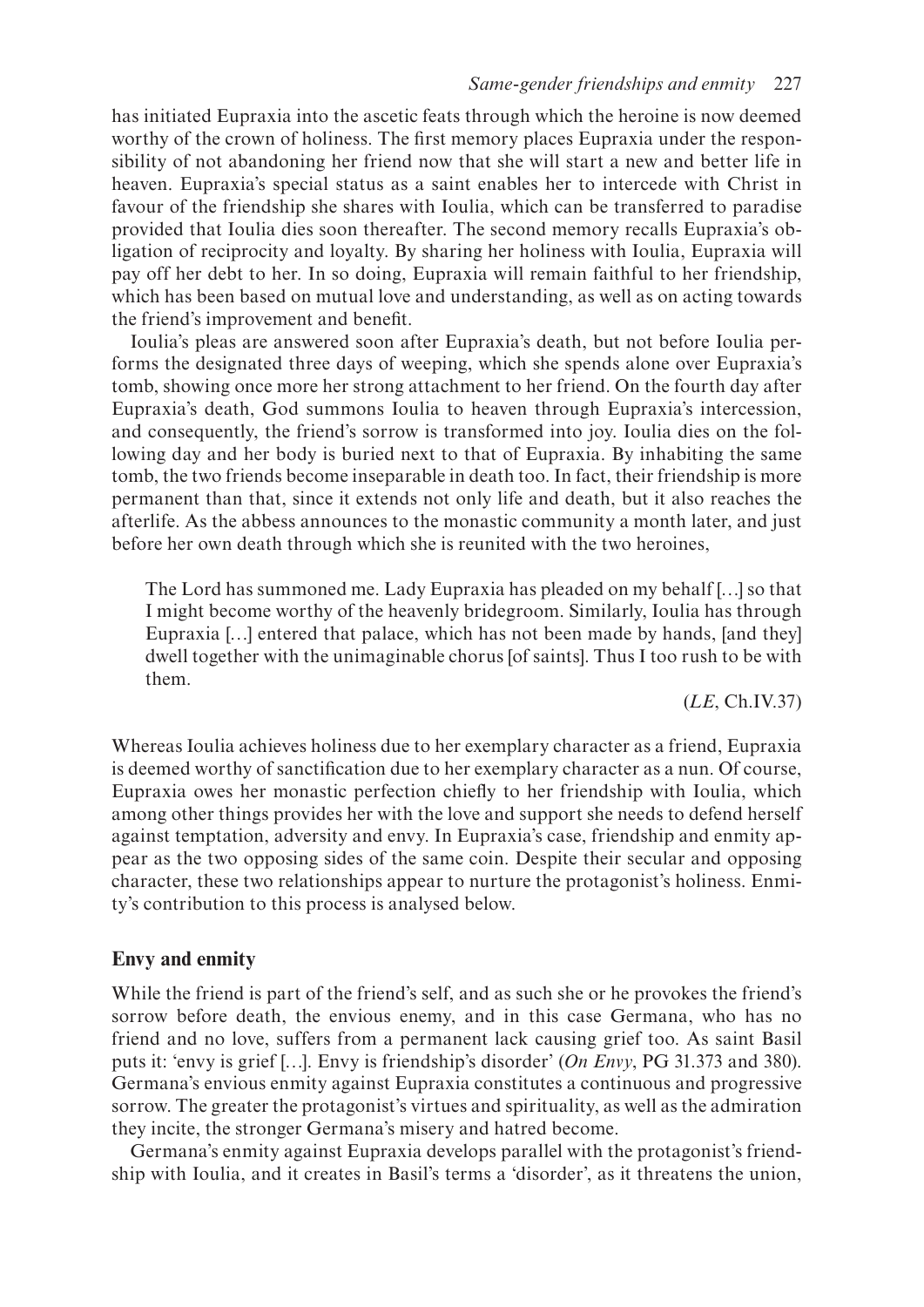harmony and order established by love and friendship. Whereas the two heroines' mutual friendship is directed towards the good, Germana's one-sided envy is led towards evil that divides people. Eventually, what Germana achieves with her wicked behaviour is to segregate herself from the rest of the community. The abbess and the other nuns excluding Eupraxia consider her a 'malicious servant' and an 'enemy of God and the sisterhood' (*LE*, Ch.IV.20). Due to Germana's maliciousness, the sisters avoid her, while Theodoule humiliates and punishes her, yet without managing to affect any change on her envious character.

Germana envies Eupraxia, not only because she is so exemplary and highly esteemed, but also because she is her exact opposite, having everything that she lacks. Through her name, Eupraxia is associated with her synonymous mother, and is revealed as the doer of good deeds and the carrier, seeker and inciter of the good. As such, she is the true daughter of her pious and praiseworthy parents. Eupraxia's goodness, as suggested previously, connects all the nuns who have the same positive feelings for her and are edified by her example.

The name Germana, on the other hand, suggests that its carrier is someone who is displaced and distanced from the good and the noble. Feeling demeaned by Eupraxia's goodness and self-fulfillment, Germana sees Eupraxia as the cause and cure of her own weaknesses and sorrows. In an attempt to heal her wounds and fill up her sheer emptiness, Germana fixes her attention upon Eupraxia. All her time and energy go into attempting through hateful speech and unfounded accusations and criticism to destroy Eupraxia's strict asceticism, spirituality and good fame within the nunnery. Thus, instead of concentrating on her relationship with God, Germana neglects her own ascetic work and ends up becoming an anti-nun.

All in all, Germana's behaviour and attacks against the protagonist recall those of the Devil, the greatest enemy of goodness. Envy, as Basil remarks in his homily on the subject, is the Devil's work and the envious man is the Devil's instrument. In the *LE*, the Devil's attacks interchange with those of Germana, and as a result, Eupraxia is constantly confronted with tribulations testing her obedience and faith. Assisted by Ioulia and Theodoule, Eupraxia manages after years of ascetic struggles to vanquish the Devil completely and her temptations cease to disturb her. Germana, however, whose envy appears greater even than that of the Devil, who after his defeat disappears from the narrative, continues to assault the heroine, giving her further opportunity to show her spiritual power and the importance of holding on to the good as a powerful weapon against human envy.

Like the Devil, Germana confronts Eupraxia strategically. She lurks until Eupraxia remains alone while performing the daily tasks through which she serves both Germana and the other sisters. By intruding into Eupraxia's place of work when Ioulia is absent, the envious nun is facilitated in her attempt to hurt the heroine by degrading, and spoiling her ascetic work and goodness:

She [Germana] comes to the kitchen when she [Eupraxia] is alone and tells her: 'Tell me, Eupraxia, if you eat once a week […] and we cannot perform such a deed, what are we supposed to do in case the abbess obliges us to do the same?' Eupraxia tells her: 'Have mercy on me, my lady, our abbess told us to struggle according to our ability. She did not force me to undertake this yoke'. Germana tells her: 'You, foe, who are filled with viciousness, who wouldn't believe that you are doing all these in viciousness, in order to succeed the abbess after her death? I believe in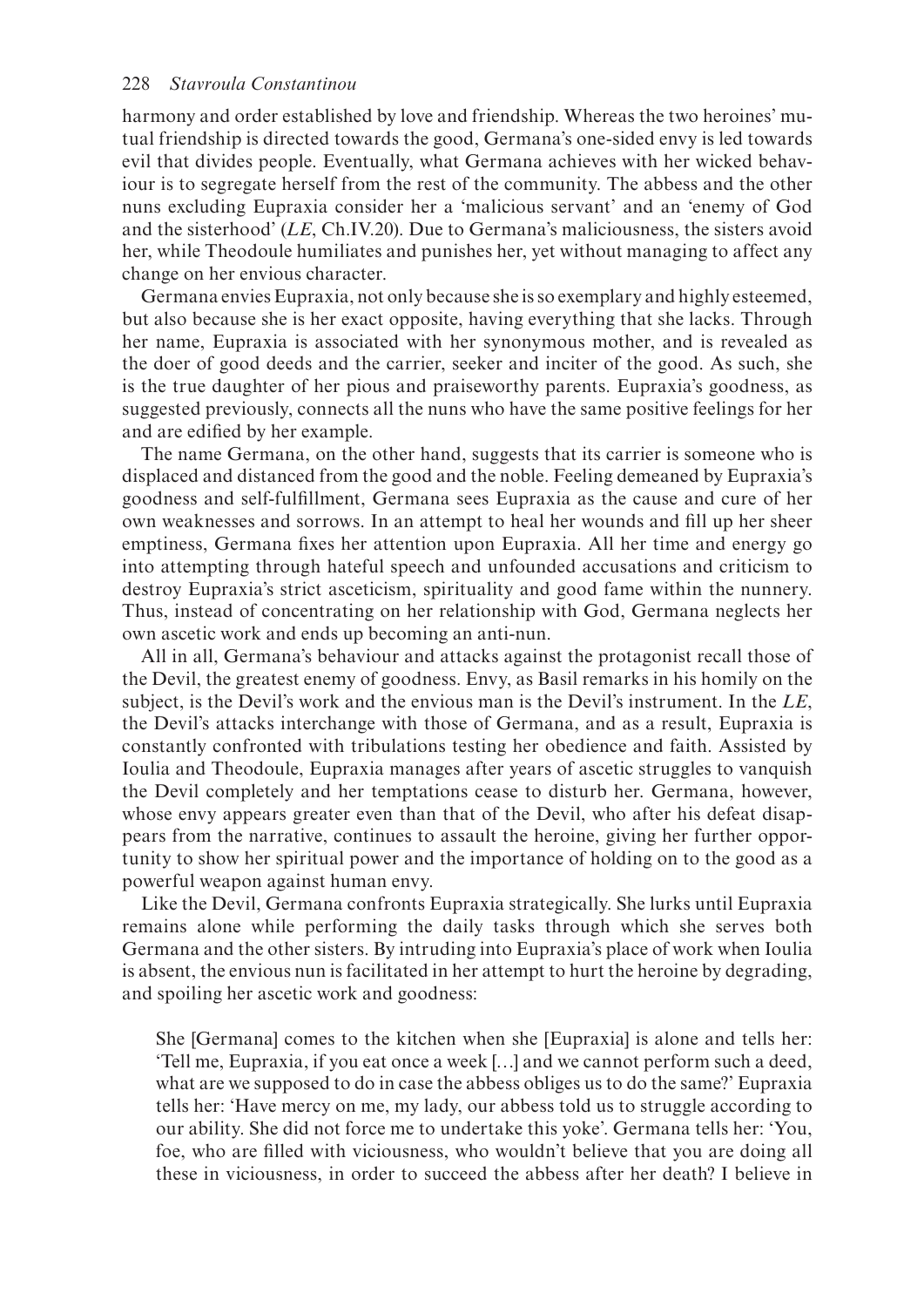God that you will not be deemed worthy of ascending to this office'. Upon hearing these words, Eupraxia falls on her feet, and tells her: 'Have mercy on me, my lady, I have sinned before God and you'.

(*LE*, Ch.IV.20)

Without warning, Germana enters the nunnery's kitchen to mock Eupraxia and to express her insulting opinion about the protagonist's asceticism. She begins with a fake question assuming an invalid possibility: Theodoule might force all the sisters to adopt Eupraxia's extremely strict régime. Germana's choice to address this question, which is related to food, while Eupraxia is cooking, has a double purpose: first, to tempt Eupraxia, who is without food for days, to break her fast by eating some of the food she has in front of her, and second to make her feel guilty about the negative effects that her personal eating practices might have upon the rest of the monastic community. Germana delights in scorning Eupraxia's fasting, which follows that of Theodoule. In contrast to the abbess and the other sisters, Germana sees the heroine's fasting as 'too good to be true'. For Germana, Eupraxia is a hypocrite who has adopted Theodoule's ascetic practices not for spiritual reasons, but with the intention of becoming abbess herself.

Eupraxia's reaction to Germana's hateful words proves their wrongness, while at the same time it makes the envier's maliciousness seem stronger. In answer to Germana's first question, Eupraxia first asks for forgiveness and then she firmly suggests that her fasting will not create any problems to the other sisters, since the abbess allows each nun to undertake ascetic practices according to her individual ability. Eupraxia's reply makes Germana realize that her first question has not really achieved its purposes, a fact that enrages her. Now she calls Eupraxia an 'enemy of goodness', a characterization that in fact describes Germana herself. Germana then continues with a second and more hateful question, and then, before giving Eupraxia the chance to respond to her new accusations, she goes on to assure Eupraxia that her 'treacherous' plan to succeed Theodoule is doomed to fail.

This time Germana has gone too far, and in so doing she attains her objective: to hurt Eupraxia. Her words shake Eupraxia who spontaneously makes the gesture of penance. After falling on Germana's feet, she asks for forgiveness for having sinned against her fellow sister and God. Eupraxia takes responsibility for Germana's projections, but she is not overcome by the envier's misery, badness and emptiness. She does not identify with the cruelty directed at her, despite feeling wounded. She even actively supports Germana, who is immediately afterwards punished by Theodoule for her wickedness in the kitchen episode. It is after great effort that Eupraxia manages to convince the abbess to release Germana. However, Eupraxia's generosity arouses the ingratitude and hateful resentment of Germana, who continues challenging Eupraxia.

Through her confrontation with Germana, Eupraxia further develops the fullness of her own goodness, which, as shown in the previous part of this chapter, is simultaneously cultivated within the framework of the protagonist's friendship with Ioulia. In other words, in the *LE* both friendship and enmity are essential paths to the protagonist's self-perfection and subsequent holiness. Having reached this conclusion, it is time to answer a question posed in the introduction: why did the *LE* attract the interest of both Byzantine and post-Byzantine monks?

By celebrating a perfect friendship in Christ which, as has been amply demonstrated, is also associated with asceticism through mourning, the *LE* becomes appealing to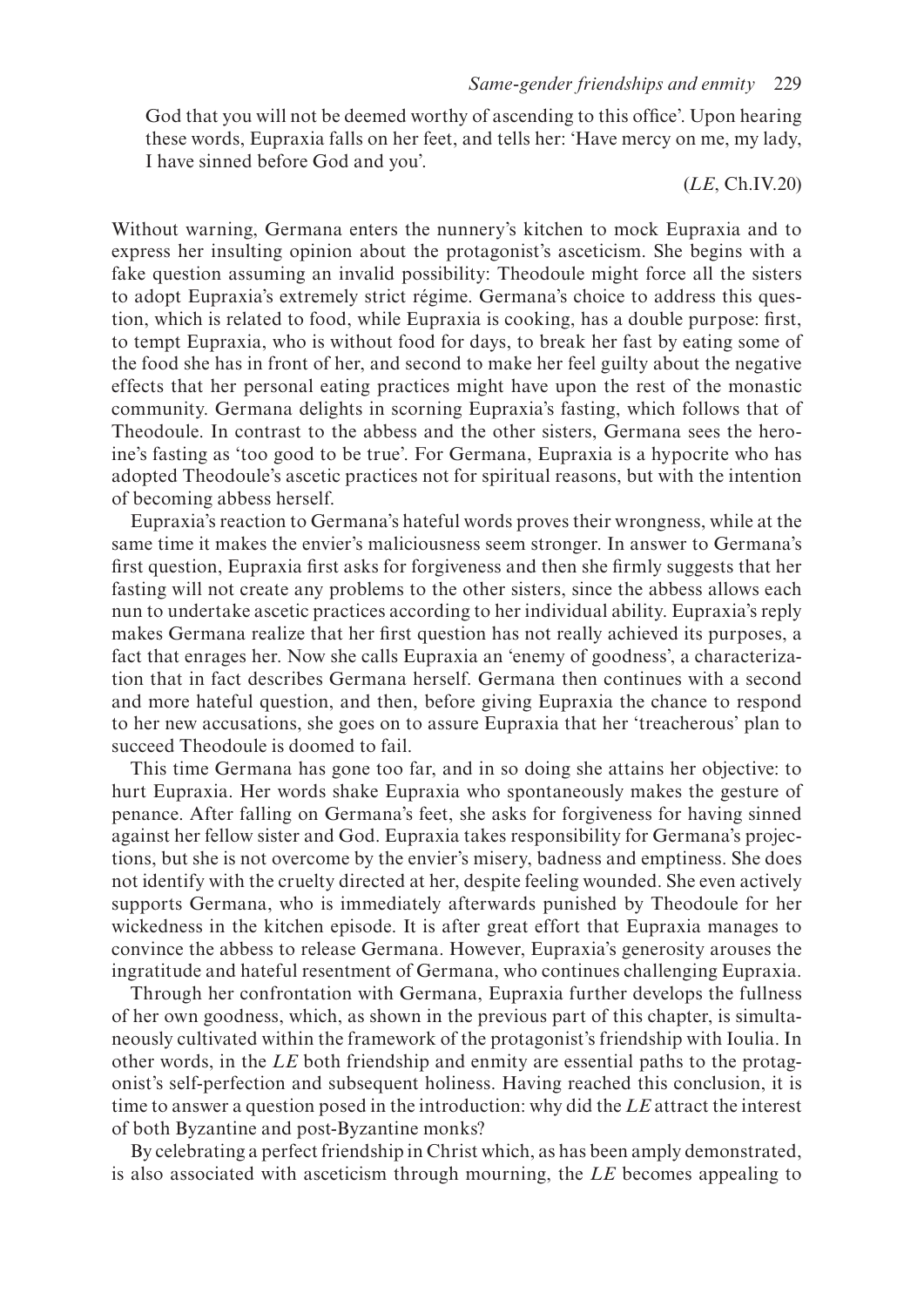<span id="page-13-0"></span>monastic audiences which might detect in this relationship an edifying spirituality guiding their daily lives in the monastery. As for enmity, the confrontations of Germana with Eupraxia reveal the proximity of envy and compassion, that is another monastic value[.34](#page-15-0) The episodes involving Germana and Eupraxia show how the monk or anyone else could recognize, understand and deal with envy. Through Germana, who is the personification of the Devil, the monastic's constant enemy, the energies of envy, its vicious attacks and its determination to destroy the good become strikingly obvious. Envy is a passion leading to suffering and misery. It prevents connection with and love for fellow monastics and God. Eupraxia's goodness, on the other hand, teaches the most appropriate way to deal with envy. The heroine does not attack Germana. She does not treat her as an enemy, but as a friend, addressing to her the affective feelings she has learned to share within the framework of her friendship with Ioulia. In so doing, Eupraxia develops further her virtuousness, which brings her even closer to Christ with whom she is soon united. The *LE* invites its (monastic) audiences to emulate Eupraxia's goodness, which does not only constitute a remedy for the sin of envy, but also is a ticket to paradise.

### **Notes**

- [\\*](#page-1-0) A much earlier version of this chapter was presented in a conference on medieval friendship that was organized by Margaret Mullett at Queen's University Belfast in August 2004. At this point I would like to thank Margaret warmly for making me aware of Byzantine friendships and for including me in her friendship networks. The research for this chapter was financed by the A. G. Leventis Foundation within the framework of a project on Byzantine hagiography. Furthermore, some of the ideas that inform the chapter's arguments were developed within the framework of the project 'Network for Medieval Arts and Rituals' (NetMAR), which received funding from the European Union's Horizon 2020 research and innovation programme under grant agreement No. 951875. The opinions expressed in this document reflect only the author's view and in no way reflect the European Commission's opinions. The European Commission is not responsible for any use that may be made of the information it contains.
- [1](#page-1-0) C. White, *Christian Friendship in the Fourth Century* (Cambridge 1992) 79–84.
- [2](#page-1-0) For the impact of Basilian rules on Byzantine monasticism, see J.P. Thomas, A. Constantinides Hero and G. Constable (eds.), *Byzantine Monastic Foundation Documents: A Complete Translation of the Surviving Founders' Typica and Testaments*, 5 vols. (Washington, DC 2000) I, 21–32.
- [3](#page-1-0) See, for example, the *Bebaia Elpis Typikon* by Theodora Synadene §46, in H. Delehaye (ed.), *Deux typica byzantins de l'époque des Paléologues* (Brussels 1921) 18–105 at 45, and the *Charsianeites Typikon* by Patriarch Matthew I B7, in I.M. Konidares and K.M. Manaphes (eds.), 'Ἐπιτελεύτιος βούλησις καὶ διδασκαλία τοῦ οἰκουμενικοῦ πατριαρχοῦ Ματθαίου Α' (1397–1410)', *EEBS* 45 (1981–82) 462–515: 'Preserve with great care the most perfect communal life, in which […] private friendships will be meaningless', (Eng. trans. A.-M. Talbot, '*Bebaia Elpis: Typikon* of Theodora Synadene for the Convent of the Mother of God *Bebaia Elpis* in Constantinople', in Thomas et al. (eds.), *Byzantine Monastic Foundation Documents*, 1512–78, 1536):

Nor should you have private companionships or friendships, for this destroys harmony in yet another way. Paradoxically strife arises from friendship, for "slanders" and grumbling and "gossip" and suspicious and countless ills result from this […]. Thus none of you should fraternize privately with another [monk], but should engage only in that communal companionship which members [of a community] owe each other. Nor will anyone be allowed to go to another's cell, and visit or talk with him, either at nighttime or during the day.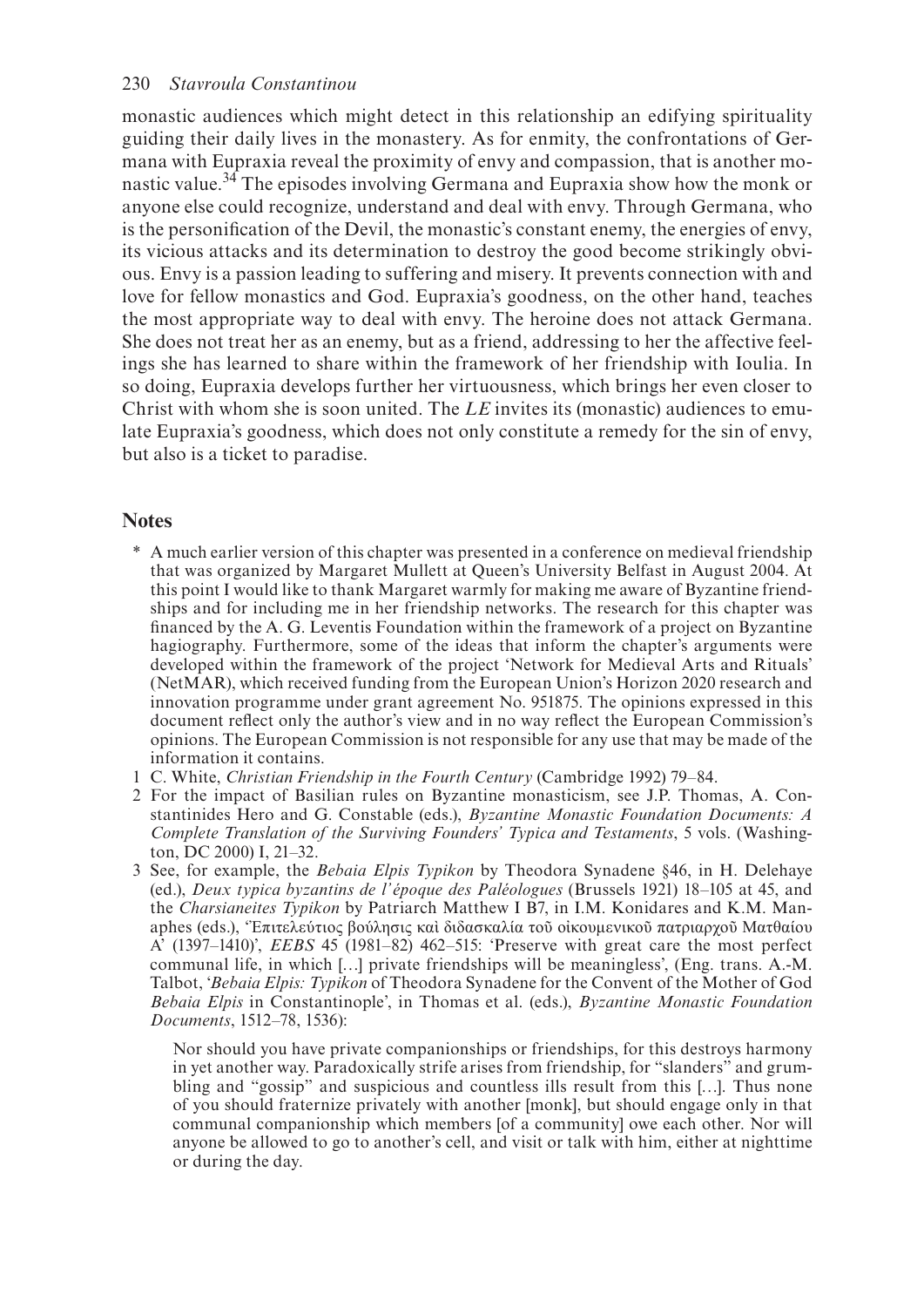<span id="page-14-0"></span> (Eng. trans. A.-M. Talbot, '*Charsianeites: Testament* of Patriarch Matthew I for the Monastery of Charsianeites Dedicated to the Mother of God *Nea Peribleptos*', in *Byzantine Monastic Foundation Documents* 1625–66, 1643).

- [4](#page-1-0) For early Byzantine hagiography, see D. Krueger, 'Between Monks: Tales of Monastic Companionship in Early Byzantium', *Journal of the History of Sexuality* 20.1 (2011) 28–61 and E. Catafygiotou Topping, 'St. Matrona and Her Friends: Sisterhood in Byzantium', in J. Chrysostomides (eds.), *ΚΑΘΗΓΗΤΡΙΑ: Essays Presented to Joan Hussey on Her 80th Birthday* (Camberley 1988) 211–24. For monastic friendship in general, see P. Hatlie, *The Monks and Monasteries of Constantinople ca. 350–850* (Cambridge 2007) 263–311; R. Rader, *Breaking Boundaries: Male/Female Friendship in Early Christian Communities* (New York 1983) and White, *Christian Friendship*, 164–84. See also S. Constantinou, 'The Gift of Friendship: Beneficial and Poisonous Friendships in the Byzantine Greek Passion of Sergius and Bacchus', in A. Classen and M. Sandige (eds.), *Friendship in the Middle Ages and the Early Modern Age: Explorations of a Fundamental Ethical Discourse*, Fundamentals of Medieval and Early Modern Culture 6 (Berlin and New York 2011) 201–30; P. Hatlie, 'Friendship and the Byzantine Iconoclast Age', in J. Haseldine (ed.), *Friendship and Friendship Networks in the Middle Ages* (London 1990) 137–52; D. Konstan, 'Problems in the History of Christian Friendship', *JECS* 4.1 (1996) 87–113 and D. Konstan, *Friendship in the Classical World* (Cambridge 1997). For friendship in Byzantine society, see M. Mullett, 'Byzantium: A Friendly Society?', *Past and Present* 118 (1988) 3–24; M. Mullett, 'Friendship in Byzantium: Genre, Topos, and Network', in J. Haseldine (ed.), *Friendship in Medieval Europe* (Stroud 1999) 166–84; C. Rapp, 'Ritual Brotherhood in Byzantium', *Traditio* 52 (1997) 285–326 and C. Rapp, *Brother-Making in Late Antiquity and Byzantium: Monks, Laymen and Christian Ritual* (Oxford 2016).
- [5](#page-1-0) See, for example, the following texts: *Life of Eupraxia, Life of Matrona*, *Life of Symeon the Holy Fool* (in the first part of Symeon's *Life*), and *Life of Febronia*. Friendship is central also in other narrative genres, such as the romance. Three cases in point are the *Tale of Livistros and Rodamne*, the *War of Troy* and *Florios and Platziaflore*. For a discussion of friendship in *Florios*, see S. Constantinou, 'Retelling the Tale: The Byzantine Rewriting of *Floire and Blancheflor*', in M. Baisch and J. Eming (eds.), *Hybridität und Spiel: Der europäische Liebesund Abendteuerroman von der Antike zur Frühen Neuzeit* (Berlin 2013) 227–42.
- [6](#page-1-0) See A.-M. Talbot, 'The Byzantine Family and the Monastery', *DOP* 44 (1990) 119–29; S. Constantinou, 'Virginity in Danger: Holiness and Sexuality in the *Life of Mary of Antioch*', in D. Searby, E. Witakowska and J. Heldt (eds.), ΔΩΡΟΝ ΡΟΔΟΠΟΙΚΙΛΟΝ*: Studies in Honour of Jan Olof Rosenqvist*, Studia Byzantina Upsaliensia 12 (Uppsala 2012) 123–32, and S. Constantinou, 'Family in the Byzantine Greek Legend of Saint Alexios, the Man of God', in L. Brubaker and S. Tougher (eds.), *Approaches to the Byzantine Family* (Aldershot 2013) 273–84.
- [7](#page-1-0) C. Rapp, 'Figures of Female Sanctity: Byzantine Edifying Manuscripts and Their Audience', *DOP* 50 (1996) 313–44, here 313.
- [8](#page-1-0) These are the texts that are devoted to holy women. See S. Constantinou, 'Subgenre and Gender in Saints' Lives', in P. Odorico and P.A. Agapitos (eds.), *Les vies des saints à Byzance. Genre littéraire ou biographie historique*? *Actes du IIe colloque international sur la littérature byzantine*. *Paris*, *6–8 juin 2002*, Dossiers Byzantins 4 (Paris 2004) 411–23 and S. Constantinou, *Female Corporeal Performances: Reading the Body in Byzantine Passions and Lives of Holy Women*, Studia Byzantina Upsaliensia 5 (Uppsala 2005).
- [9](#page-1-0) In AASS Mart. II. 1668: 727–35.
- [10](#page-2-0) In E. Kaltsogianni (ed.), Τὸ ἁγιολογικὸ καὶ ὁμιλητικὸ ἔργο τοῦ Ἰωάννη Ζωναρᾶ in Βυζαντινὰ Κείμενα καὶ Μελέται 60 (Thessaloniki 2013) 508–28.
- [11](#page-2-0) Rapp, 'Figures of Female Sanctity', 321.
- [12](#page-2-0) There is a brief analysis of the text in question in Constantinou, *Female Corporeal Performances*, 132–3, 153–4, 157, 159, 161.
- [13](#page-2-0) Of course, a study of female monastic friendship as depicted in Byzantine literature is a worthwhile project. It could enrich our understanding of the literary uses of friendship, and it could probably provide some information about women's relationships in Byzantine nunneries. Obviously, such a study exceeds the limits of this relatively short article.
- [14](#page-3-0) For further use of Aristotelian and Derridean theory in the approach of Byzantine friendship narratives, see S. Constantinou, 'The Gift of Friendship' and *eadem*, 'Retelling the Tale'.